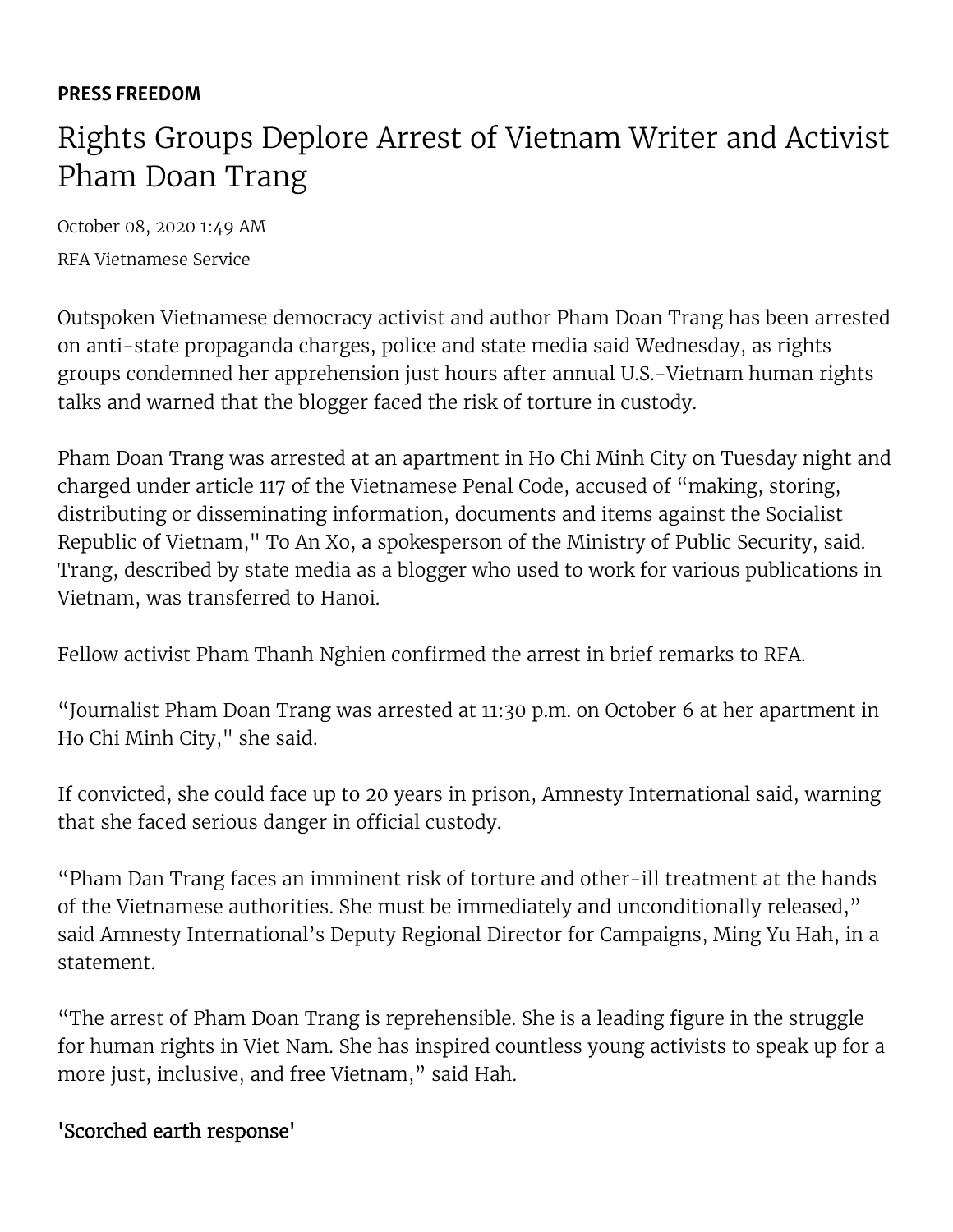Human Rights Watch noted that her arrest occurred "just a few hours after the annual human rights dialogue between the United States and Vietnam" and that she was immediately charged.

"Vietnam's scorched earth response to political dissent is on display for all to see with the arrest of prominent blogger and author Pham Doan Trang," said Phil Robertson, deputy Asia director of Human Rights Watch.

"Every day she spends behind bars is a grave injustice that violates Vietnam's international human rights commitments and brings dishonor to the government," he said in a statement.

"Governments around the world and the UN must prioritize her case, speak out loudly and consistently on her behalf, and demand her immediate and unconditional release," added Robertson.

Rachael Chen, spokesperson for the U.S. Embassy in Hanoi, said the mission was concerned about the reported arrest and "monitoring the situation closely."

"We urge the Vietnamese government to ensure its actions and laws are consistent with Vietnam's international obligations and commitments," she said in an e-mailed comment.

"Authors, bloggers, and journalists often do their work at great risk, and it is the duty of governments and citizens worldwide to speak out for their protection," said Chen.

### Spate of arrests

Following Trang's arrest, her friends posted a message they said was written by her in advance, that read: "Nobody wants to go to jail, but if prison is the place for those who fight for freedom, and if it is the place to carry out set goals, then we should go to prison."

Human Rights Watch noted that last month Trang had published the third edition of a report of a violent clash at Dong Tam commune outside Hanoi in January. The publication of the first edition of that report one week after the incident led to the arrest in June three out of five authors of the report, Can Thi Theu and her sons Trinh Ba Phuong and Trinh Ba Tu. They were also charged with for anti-state propaganda.

Amid a spate of arrests and abuse of independent journalists this year in Vietnam, Trang told RFA in May that toleration of dissent was deteriorating and likely to get worse in the run-up to the ruling Communist Party congress in January.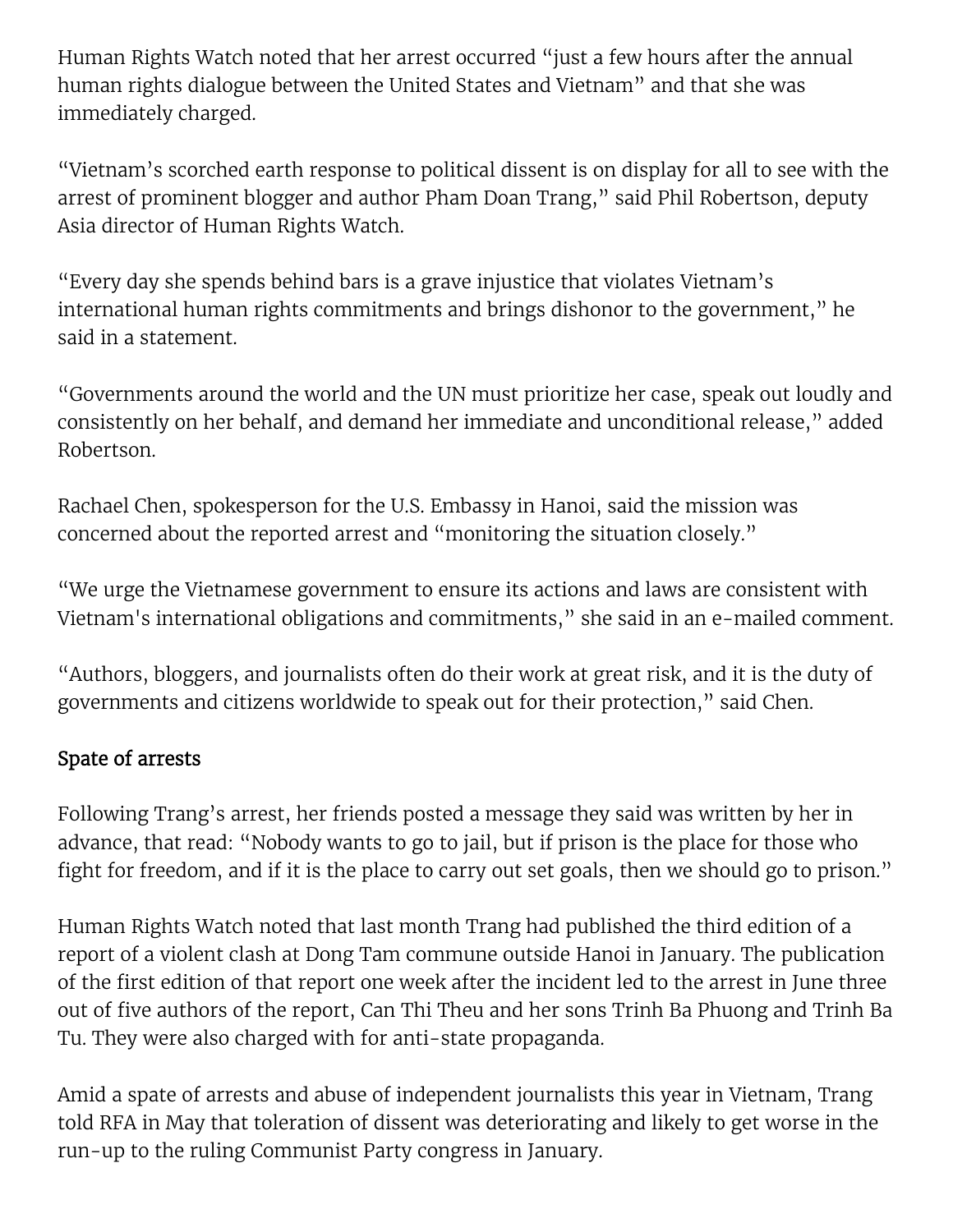"Freedom has always been restricted, but nowadays it seems to be narrower, and there's more and more violence," she said at the time. "From now until the party congress, the scope of freedom can be tightened more and more, and the suppression will increase."

Trang, who released a well-regarded book titled *Politics for Everyone*, was awarded the Reporters Without Borders 2019 Press Freedom Prize. She founded the online legal magazine Luat Khoa and edits another web-based rights journal called thevietnamese.

## 'Systemic government harassment'

In August 2018, Trang was among at least four activists who were attacked after policemen stormed into a cafe and broke up dissident singer Nguyen Tin's "Memory of Saigon" show.

She was then taken by police to an unknown road outside the city and "beaten further to the point of disfiguring her face," friends said at the time.

In those attacks, Trang suffered multiple bruises, nausea, and dizziness and was later diagnosed with a concussion. Friends who tried to visit her in the hospital were harassed and beaten, the New York-based Human Rights Watch said at the time.

"Despite suffering years of systemic government harassment, including severe physical attacks, she has remained faithful to her principles of peaceful advocacy for human rights and democracy," said Robertson of Human Rights Watch.

"Her thoughtful approach to reforms, and demands for people's real participation in their governance, are messages the Vietnam government should listen to and respect, not repress," he added.

Vietnamese police routinely investigate postings on Facebook and other online media that authorities claim "slander or offend the prestige" of Vietnamese government leaders, including Communist Party members and provincial officials.

Vietnam's already low tolerance of dissent has deteriorated sharply this year with a spate of arrests of independent journalists and publishers, as well as Facebook personalities. And activists say things are likely to get worse as authorities stifle critics as the party congress approaches.